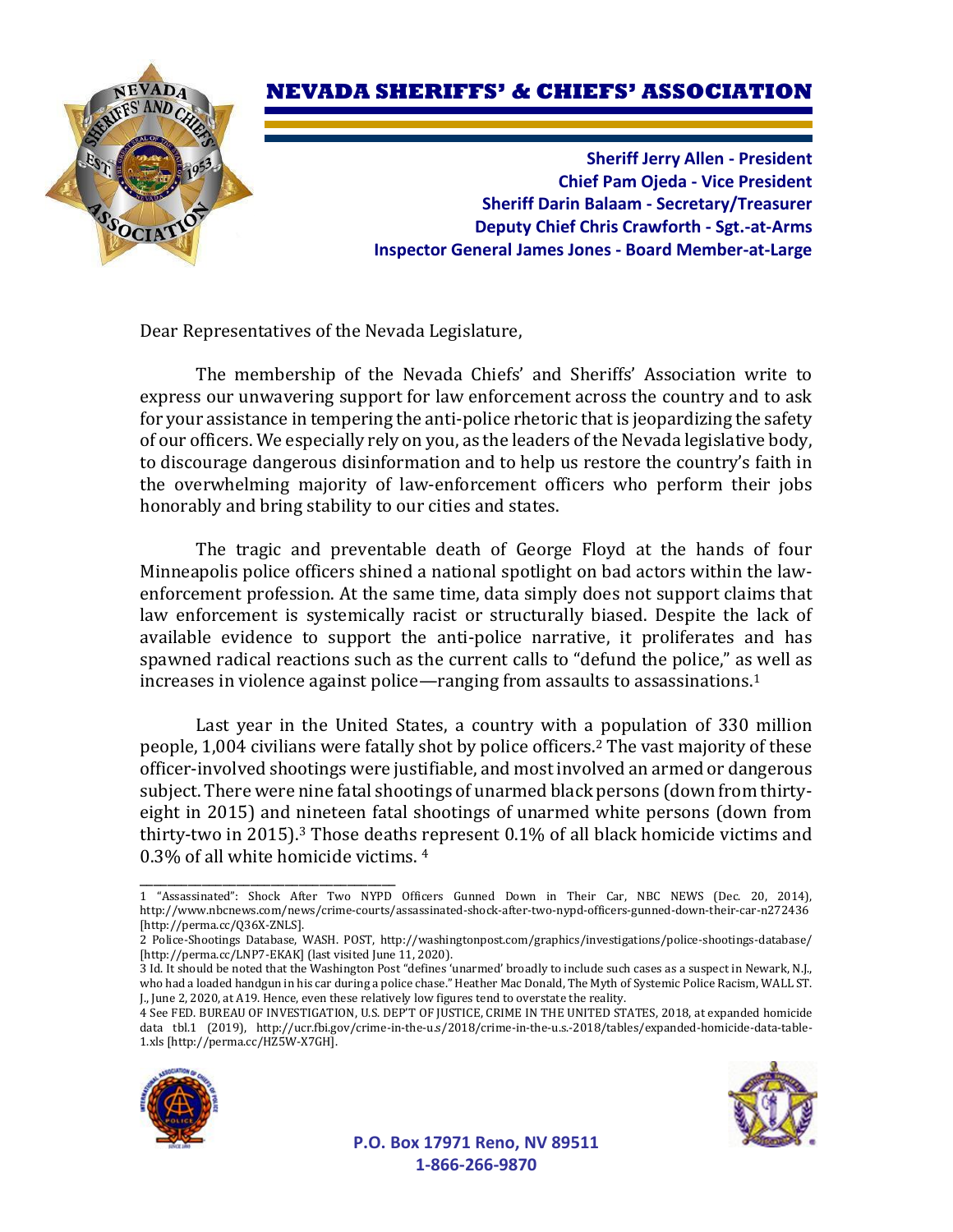The data indicate that exceedingly few encounters with police involve force. For example, only 2% of people who had any contact with police anytime in the prior twelve months said that officers used or even threatened to use force against them, according to the 2015 Police-Public Contact Survey conducted by United States Bureau of Justice Statistics. <sup>5</sup> Over 58,000 officers were assaulted while performing their duties in 2018, according to FBI data collected from only two-thirds of lawenforcement agencies.<sup>6</sup> That is an assault rate of 10.8 per 100 officers.<sup>7</sup> Moreover, assaults with deadly weapons against the police occurred thirty-three times per day.<sup>8</sup>

Recent history confirms that when myths about the police are not strongly repudiated by our national and state leaders, law-enforcement officers lose their lives. In 2016, following a national rebellion against law enforcement —like what we are experiencing today—the number of officers shot and killed in the line of duty increased by 56% in that year alone.<sup>9</sup> Twenty-one of those deaths were ambush-style shootings of law-enforcement officers.<sup>10</sup> Who can forget the five officers murdered in attacks in Dallas, Texas, and the three officers murdered in Baton Rouge, Louisiana, in only a ten-day period? In recent weeks of national unrest, 750 officers have already been injured defending their communities from the violence that has swept our country.<sup>11</sup> Two members of law enforcement have already lost their lives.<sup>12</sup>

The law-enforcement agencies of our states and localities are constantly evolving –re-forming if you will– to ensure that their training, resources, and practices will best protect the safety of both the citizenry and the officers. These men and women regularly receive advanced certifications and degrees, use new equipment and technology, and engage in regular trainings. We know this because many of our offices and departments oversee law-enforcement training and enforce these high standards statewide. Many Nevada law-enforcement agencies have taken great strides to diversify their forces, institute policies that build trust and encourage problem-solving, and to be proactive in addressing racial and cultural disparities.

\_\_\_\_\_\_\_\_\_\_\_\_\_\_\_\_\_\_\_\_\_\_\_\_\_\_\_\_\_\_

12 Daisy Nguyen, Officer Killed Near California Protest Identified, USA Today (June 1, 2020),

killed-near-oakland-protest-identified/5308024002/ ; Minyvonne Burke, Retired St. Louis Police Captain Killed by Looters While Trying to Protect Friend's Shop, NBC News (June 3, 2020), https://www.nbcnews.com/news/us-news/retired-st-louispolice-captain-killed-looters-while-trying-protect-n1223386





**P.O. Box 17971 Reno, NV 89511 1-866-266-9870**

<sup>5</sup> BUREAU OF JUSTICE STATISTICS, U.S. DEP'T OF JUSTICE, NJC 251145, CONTACTS BETWEEN POLICE AND THE PUBLIC, 2015, at 16 (2018), http://www.bjs.gov/content/pub/pdf/cpp15.pdf [http://perma.cc/9ERP-7LG6].

<sup>6</sup> FED. BUREAU OF INVESTIGATION, U.S. DEP'T OF JUSTICE, LAW ENFORCEMENT OFFICERS KILLED AND ASSAULTED, 2018 (2019), http://ucr.fbi.gov/leoka/2018/topic-pages/officers-assaulted [http://perma.cc/D2K9-NT8F] (noting that "the FBI collected assault data from 11,788 law enforcement agencies" regarding "federal, state, city, county, university and college, and tribal law enforcement officers"); BUREAU OF JUSTICE STATISTICS, U.S. DEP'T OF JUSTICE, NJC 249681, NATIONAL SOURCES OF LAW ENFORCEMENT 1 (2016), http://www.bjs.gov/content/pub/pdf/nsleed.pdf [http://perma.cc/J6XE-9XNJ](noting that "[l]aw enforcement in the United States is made up of about 18,000 federal, state, county, and local agencies"). 7 FED. BUREAU OF INVESTIGATION, supra note 6.

<sup>8</sup> See FED. BUREAU OF INVESTIGATION, U.S. DEP'T OF JUSTICE, LAW ENFORCEMENT OFFICERS KILLED AND ASSAULTED, 2018, at tbl.85 (2019), http://ucr.fbi.gov/leoka/2018/tables/table-85.xls [http://perma.cc/7JVF-ELYB].

<sup>9</sup> Camila Domonoske, Number of Police Officers Killed by Firearms Rose in 2016, Study Finds, NPR (Dec. 30, 2016), http://npr.org/sections/thetwo-way/2016/12/30/507536360/number-of-police-officers-killed-by-firearms-rose-in-2016 study-finds [http://perma.cc/89U8-4S7G].

<sup>10</sup> Id.

<sup>11</sup> Face the Nation (CBS television broadcast June 7, 2020) (interviewing U.S. Attorney General William Barr).

https://www.usatoday.com/story/news/nation/2020/06/01/george -floyd-protests-officer-